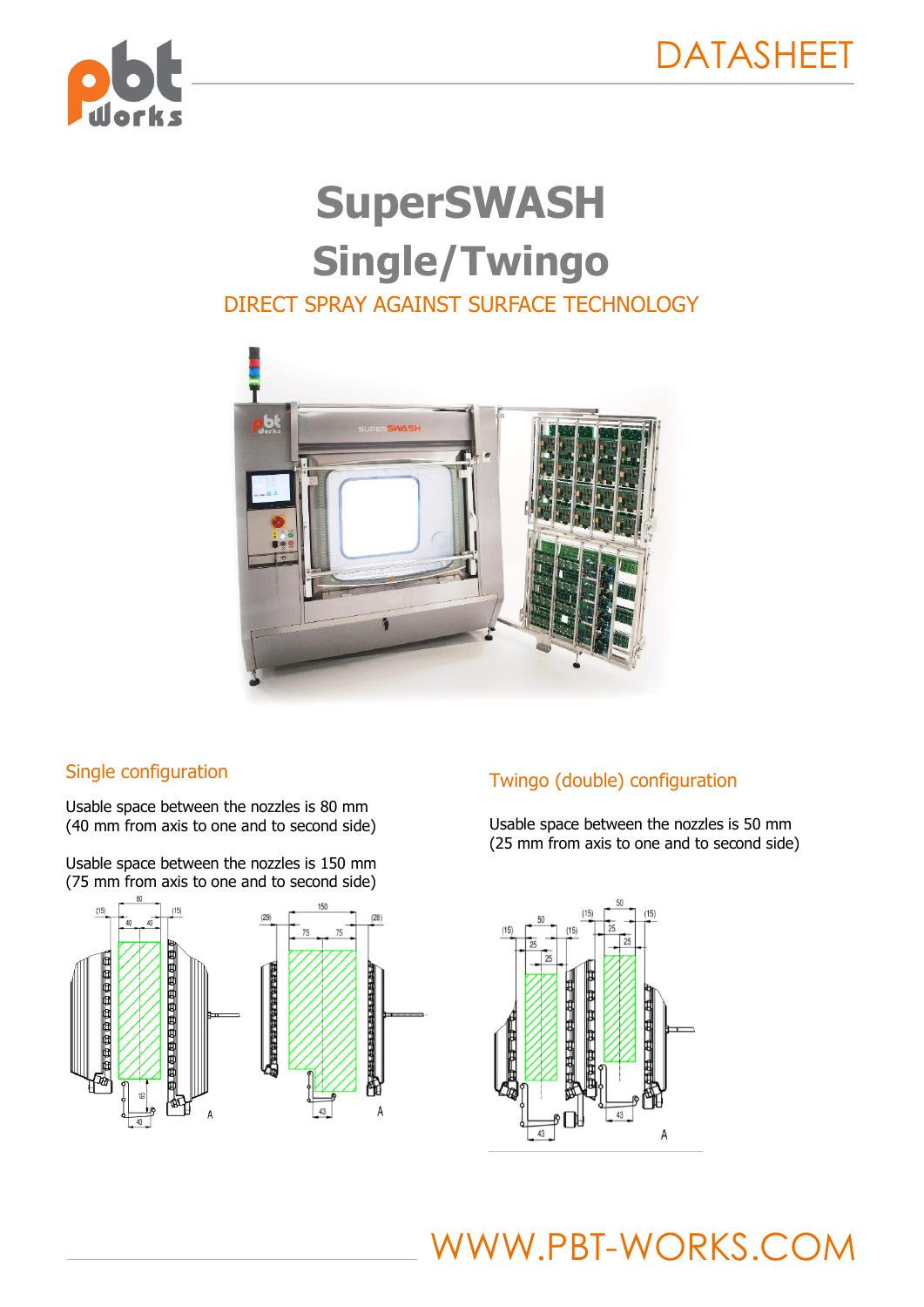

### Machine types

| <b>SuperSWASH II</b>                                                                                                                           |
|------------------------------------------------------------------------------------------------------------------------------------------------|
| Wash (Heat to 60 °C) + Rinse (Tap water or DI water) + Drying                                                                                  |
| <b>SuperSWASH III</b>                                                                                                                          |
| Wash (Heat to 60 °C) + 1 <sup>st</sup> Rinse (Tap water or DI water) + 2 <sup>nd</sup> Rinse (DI water) + Drying                               |
| <b>SuperSWASH IV</b>                                                                                                                           |
| Wash (Heat to 60 °C) + 1 <sup>st</sup> Rinse (DI water, Cascade) + 2 <sup>nd</sup> Rinse (DI water, Cascade) + 3 <sup>rd</sup> Rinse (DI water |
| external) + Drying                                                                                                                             |

### Machine process phases

| <b>SuperSWASH</b>               | H               | ш               | IV                          |
|---------------------------------|-----------------|-----------------|-----------------------------|
| Total number of cleaning phases | 3               |                 |                             |
| Washing                         | Cleaning medium | Cleaning medium | Cleaning medium             |
|                                 | Tap or DI water | Tap or DI water | DI water                    |
| Rinsing                         |                 | DI water        | DI water                    |
|                                 |                 |                 | DI water with suction in or |
|                                 |                 |                 | External DI water           |
| <b>Drying</b>                   | Hot air         | Hot air         | Hot air                     |

#### Process data

#### **SuperSWASH (single)**

| Max. usable space: WxLxH (W-left/right, L-front/rear, H-height)                   | 835 x 80/150 x 816 mm |
|-----------------------------------------------------------------------------------|-----------------------|
| Typical consumption of cleaning agent without load (per one cycle)                | 0.1 liter             |
| Stencils capacity / dimension                                                     | 1 pc / 32"            |
| Stencils typical total cycle time                                                 | $7 - 12$ min          |
| Stencil typical quantity per hour                                                 | $5 - 8$ pcs           |
| Stencils typical consumption / cycle (cleaning agent)                             | 0.15 liter            |
| PCB defluxing and Misprints - max usable area at the disposal                     | $0.6 \text{ m}^2$     |
| Max load in 3U-160 eurocards (100x160mm) per one cycle                            | 28 pcs                |
| PCBA + Misprints 3U-160 eurocards (100x160mm) typical total cycle time            | 30 - 45 min           |
| PCBA + Misprints 3U-160 eurocards (100x160mm) typical quantity per hour           | 38 - 56 pcs           |
| PCBA + Misprints typical consumption / cycle (depends on PCB shape and pollution) | 0.2 - 0.3 liter       |

Typical consumption and typical time are based on values from the field, however cannot be guaranteed because of other factor influence

#### **SuperSWASH Twingo (double)**

| Max. usable space: WxLxH (W-left/right, L-front/rear, H-height)                   | 835 x 50 x 740 mm (2x) |
|-----------------------------------------------------------------------------------|------------------------|
| Typical consumption of cleaning agent w/o load (per one cycle)                    | 0.1 liter              |
| Stencils capacity/ dimension                                                      | 2 pc / 29"             |
| Stencils typical total cycle time                                                 | $10 - 15$ min          |
| Stencil typical quantity per hour                                                 | $8 - 12$ pcs           |
| Stencils typical consumption / cycle (cleaning agent)                             | 0.2 liter              |
| PCB defluxing and Misprints - max usable area at the disposal                     | 2x 0.5 m <sup>2</sup>  |
| Max load in 3U-160 eurocards (100 x 160 mm) per one cycle                         | 2x 24 pcs              |
| PCBA + Misprints 3U-160 eurocards (100 x 160 mm) typical total cycle time         | 30 - 45 min            |
| PCBA + Misprints 3U-160 eurocards (100 x 160 mm) typical quantity per hour        | 64 - 96 pcs            |
| PCBA + Misprints typical consumption / cycle (depends on PCB shape and pollution) | 0.25 - 0.35 liter      |

Typical consumption and typical time are based on values from the field, however cannot be guaranteed because of other factor influence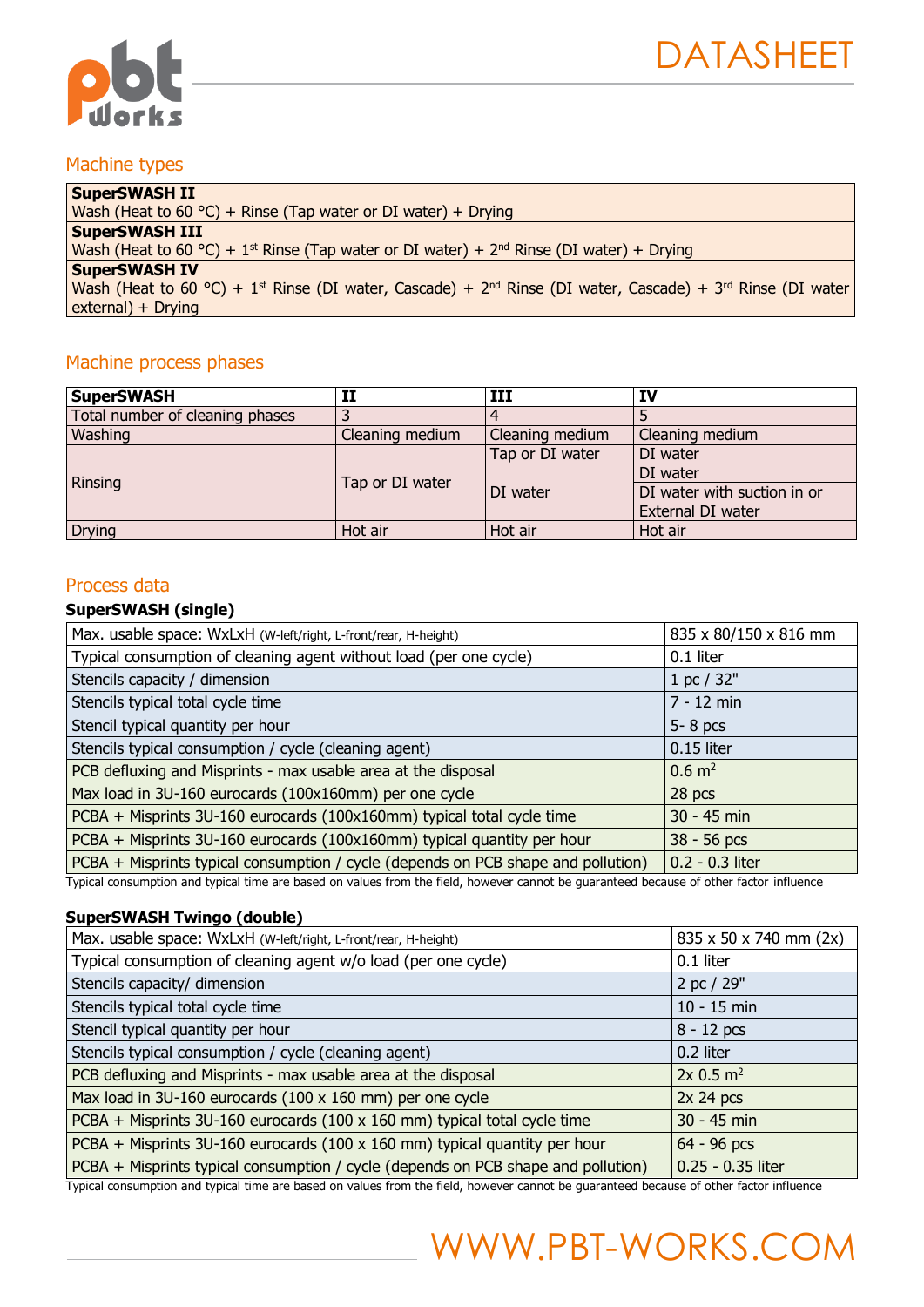

## Technological Data

| <b>SuperSWASH</b>                                               |                  | ш         | IV      |       |
|-----------------------------------------------------------------|------------------|-----------|---------|-------|
| Weight (without liquid)                                         | 520              | 590       | 630     | kg    |
| Power input (according to the configuration)                    | $15 - 20$        | $16 - 23$ | 16-23   | kVA   |
| Washing Pressure on the nozzles max/min                         | 2,9/2,4          | 2,9/2,4   | 2,9/2,4 | bar   |
| Open Rinse (mech. filtration)- pressure on the nozzles          | 2,9/2,4          | 2,9/2,4   | -       | bar   |
| Closed Rinse (mech.+DI water filters) - pressure on the nozzles | 2,8/2,3          | 2,8/2,3   | 2,8/2,3 | bar   |
| Machine noise level                                             | $L_A$ (eqv) < 70 |           | dB      |       |
| Washing decanter volume max/min                                 | 61/40            | 57/38     | 57/38   | liter |
| $1st$ rinsing decanter volume max/min                           | 61/40            | 42/28     | 33/28   | liter |
| 2 <sup>nd</sup> rinsing decanter volume max/min                 |                  | 57/38     | 59/38   | liter |
| 3 <sup>nd</sup> external rinsing reservoir volume max/min       |                  |           | 72/13   | liter |
| Cleaning medium temperature (option)                            | °C<br>Up to $60$ |           |         |       |
| Rinsing water temperature (option)                              | Up to 40         |           | °C      |       |
| Drying temperature                                              | Up to 110        |           | °C      |       |
| Number of program registers (settings)                          | 99               |           |         |       |
| Working area (left - right limit)                               | $0 - 850$        |           | mm      |       |
| Machine dimension W x L x H                                     | 1700×1500×1735   |           |         | mm    |

### Necessary free space

Super SWASH top view:



From the front side minimal 1,2 m space for machine operation (and for withdrawal of emergency pan with decanters)

From the right side minimal 0,6 m for discharge of working liquids

From the left side minimal 0,9 m accessing area into switchboard (conformable to directive IEC 60364-1:2005) and accessing area to manual discharge ball valve

From the rear side minimal 0,6 m space for machine maintenance (filter pads replacement etc.)

Ceiling height minimal 2,5 m space for door opening

Note:

The height of machine with exhaust fan is about  $+200$  mm = 2000 mm The height of machine with signal tower is about  $+300$  mm = 2100 mm The length of machine with draining pump is about  $+200$  mm = 1700 (1500) mm

### **Connection**

| Electric mains: | Voltage: 3x 400/230 V, 50 Hz<br>Protection: 3x B 32 A<br>Connection: $3$ , N + PE (five-wire plug 32 A)                    |
|-----------------|----------------------------------------------------------------------------------------------------------------------------|
| Pressure air:   | Pressure: 0,6-0,8 MPa<br>Class of air quality: 3.4.3. (according to ISO 8573-1)<br>Connection: hose SMC $\varnothing$ 8 mm |
| Water inlet:    | Capacity: max. 30 l/min<br>Connection: hose 1"                                                                             |